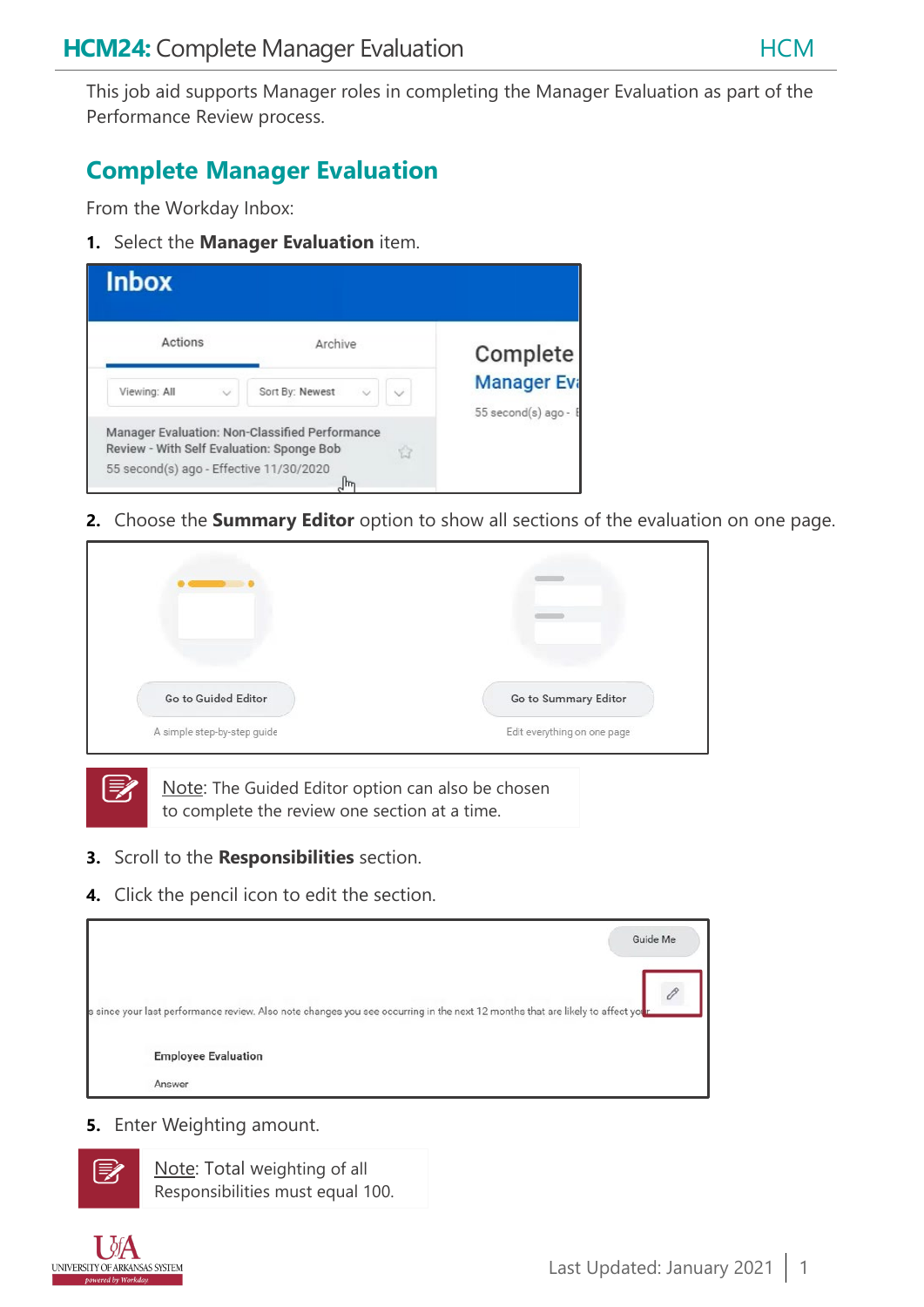

**7.** Enter comments in the Comment box.

| Rating $\star$                                      |                                                                                                                                                                                                                                                                       |
|-----------------------------------------------------|-----------------------------------------------------------------------------------------------------------------------------------------------------------------------------------------------------------------------------------------------------------------------|
| Above Average                                       |                                                                                                                                                                                                                                                                       |
| Comment *                                           | On a regular basis, performance is characterized by high quality and quantity of work that exceeds most position requirements, ke<br>Employee demonstrates outstanding skills and abilities, and assignments are accomplished in a highly effective manner with limit |
| $\vee$ B I U A $\vee$ $\equiv$ $\Diamond$<br>Normal | J.                                                                                                                                                                                                                                                                    |
| Great job taking on new responsibilities this year! |                                                                                                                                                                                                                                                                       |

- **8.** Repeat steps 4 through 7 for each section.
- **9.** In the **Summary** area, enter overall comments for the Responsibilities section.

| Manager Evaluation                                          | <b>Employee Evaluation</b> |
|-------------------------------------------------------------|----------------------------|
| Comment *                                                   | Comment                    |
| $\vee$ B $I$ U $\underline{A}$ $\vee$ $ \equiv$ 0<br>Normal | $\kappa^{\rm H}$           |
| Solid performance this year with innovation and drive!      |                            |

**10.** Scroll to the **Performance Review and Planning** section.

**11.** Click the pencil icon to edit the section.

|                                                                                                                                               | Guide Me |
|-----------------------------------------------------------------------------------------------------------------------------------------------|----------|
| s since your last performance review. Also note changes you see occurring in the next 12 months that are likely to affect you <mark>r.</mark> |          |
|                                                                                                                                               |          |
| <b>Employee Evaluation</b><br>Answer                                                                                                          |          |

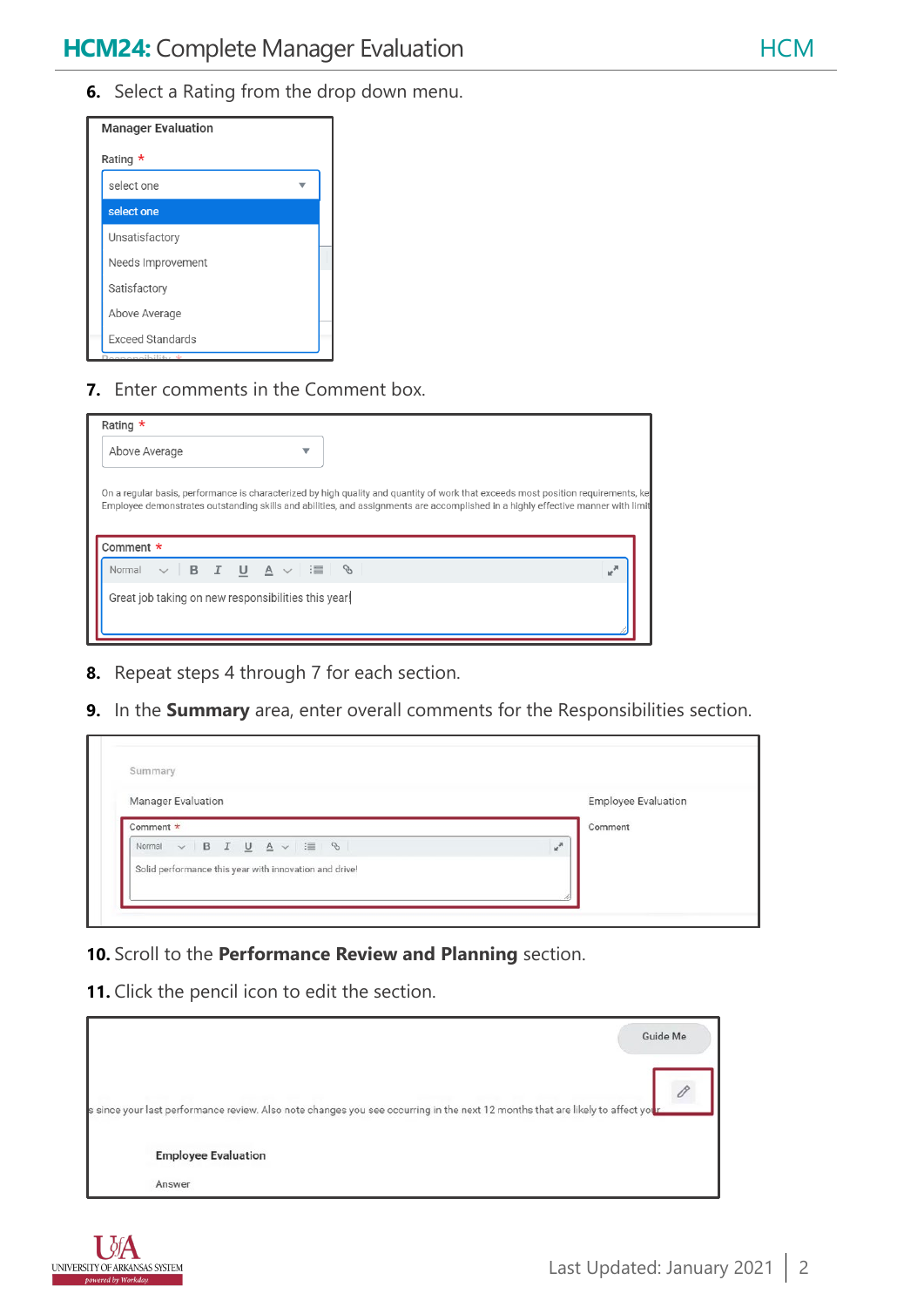### **12.** Enter comments in the **Answer** box.

| <b>Performance Review and Planning</b>                                                                                                                                                                                        |                  |                            |
|-------------------------------------------------------------------------------------------------------------------------------------------------------------------------------------------------------------------------------|------------------|----------------------------|
| Question<br>Section I - Reviewing the Job Requirements: Note any important changes in your job responsibilities since your last performance review. Also no<br>affect your job responsibilities.<br><b>Manager Evaluation</b> |                  | <b>Employee Evaluation</b> |
| Answer *                                                                                                                                                                                                                      |                  | Answer                     |
|                                                                                                                                                                                                                               |                  |                            |
| $\vee$ B I U A $\vee$ $\equiv$ $\Diamond$<br>Normal                                                                                                                                                                           | $\kappa_{\rm N}$ |                            |

Note: If the employee self-evaluation template was chosen, any employee responses will be shown side by side with the manager response section.

- **13.** Repeat steps 11 and 12 for each section.
- **14.** Scroll to the **Competencies** section.
- **15.** Click the pencil icon to edit the section.

|                                                                                                                                | Guide Me |
|--------------------------------------------------------------------------------------------------------------------------------|----------|
| s since your last performance review. Also note changes you see occurring in the next 12 months that are likely to affect your |          |
| <b>Employee Evaluation</b>                                                                                                     |          |
| Answer                                                                                                                         |          |

#### **16.** Enter comments.

 $\overline{\mathbb{E}}$ 

| Comment *                                                                                                                                                                                                                                                                         |              | Comment                   |
|-----------------------------------------------------------------------------------------------------------------------------------------------------------------------------------------------------------------------------------------------------------------------------------|--------------|---------------------------|
| $\begin{array}{c c c c c c c c} \hline \multicolumn{1}{c }{\vee} & \multicolumn{1}{c }{\mathsf{B}} & \multicolumn{1}{c}{\mathsf{I}} & \multicolumn{1}{c}{\mathsf{U}} & \multicolumn{1}{c}{\mathsf{A}} & \multicolumn{1}{c}{\vee} & \vdots \equiv & \oslash \end{array}$<br>Normal | $\mathbf{r}$ | Always very encouraging o |
| Excellent job taking on new responsibilities and adapting!                                                                                                                                                                                                                        |              |                           |

- **17.** Repeat steps 15 and 16 for each Competency.
- **18.** Scroll to the **Overall** section.